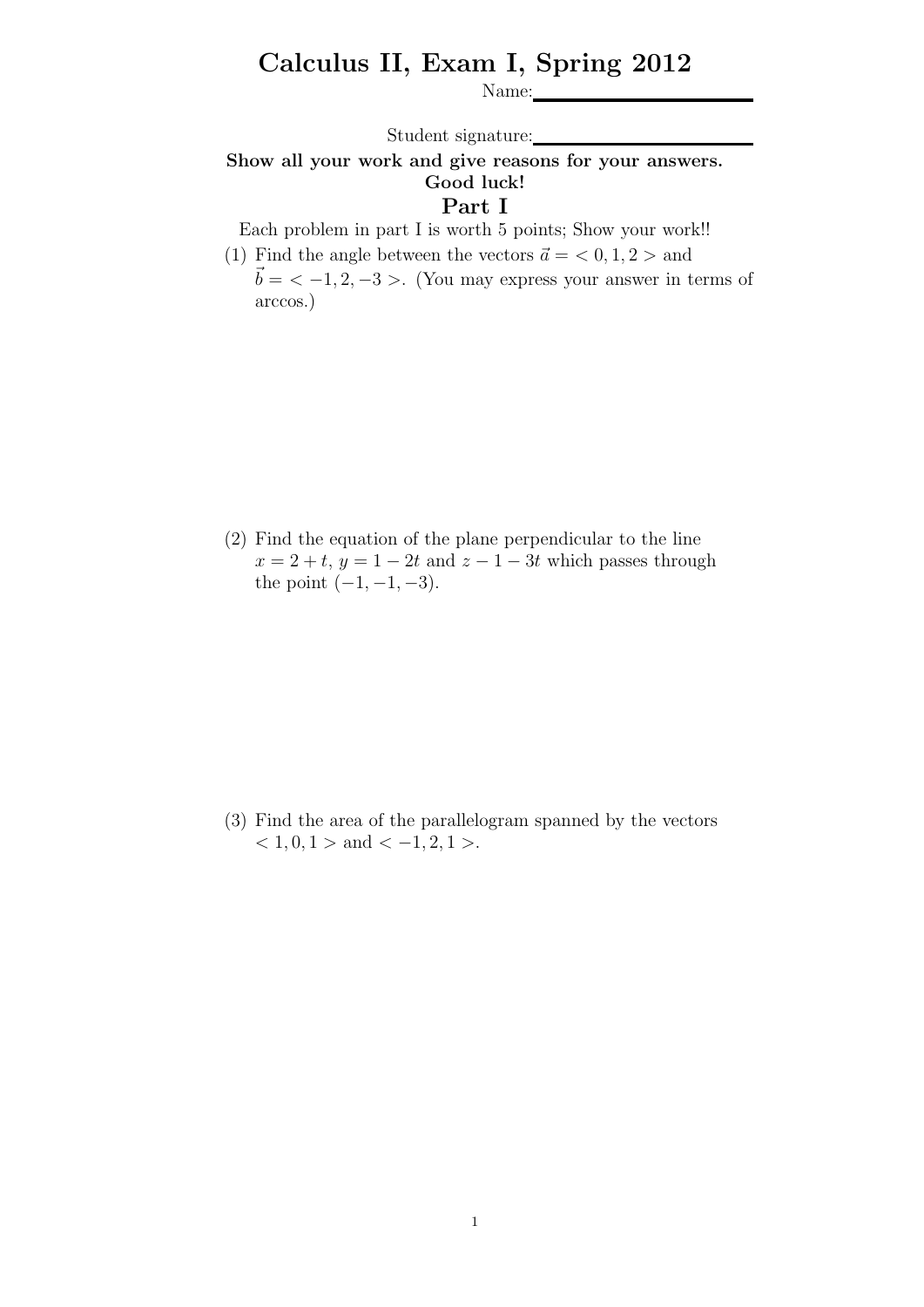(4) If  $\vec{a} = \langle -2, -1, 3 \rangle$  and  $\vec{b} = \langle 2, 1, 3 \rangle$  find the component  $\text{com}_{\vec{b}}(\vec{a})$ .

(5) if  $\vec{u} = \langle 1, 0, 1 \rangle$  and  $\vec{v} = \langle 2, 5, -2 \rangle$  is  $\vec{u}$  perpendicular to  $\vec{v}$ ? (You must justify your answer.)

(6) If 
$$
\vec{r}(t) = \langle \sin(t), t^3, e^t \rangle
$$
, find  $\lim_{t \to \pi} \vec{r}(t)$ .

(7) If  $\vec{r}(t) = \langle e^t, \cos(t), t^2 \rangle$  find the derivative  $\vec{r}'(t)$ .

(8) If  $\vec{r}(t) = \langle e^t, \cos(t), t^2 \rangle$ , find the unit tangent vector  $T(t)$ .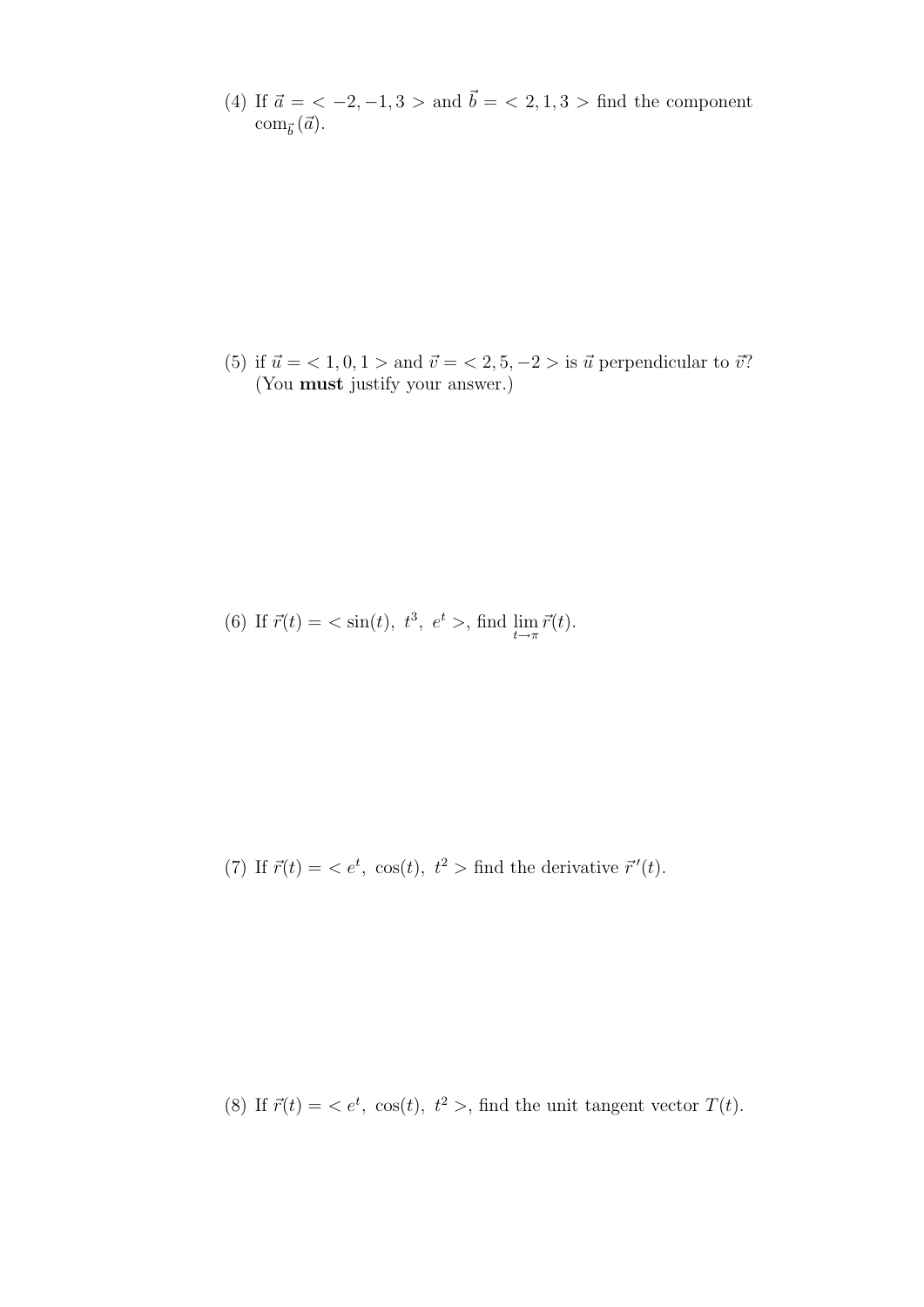(9) Find the distance between the panes  $2x + y - z = 3$  and  $4x + 2y - 2z = 10.$ 

(10) Are the vectors  $\vec{a} = 1, -3, 4 >$  and  $\vec{b} = 2, 6, -8 >$  parallel? (You must justify your answer.)

(11) Are the vectors  $< 1, 0, 2 > 1, 2, 3, 1 > 1$  and  $< 1, 3, -1 > 1$ coplanar (You must justify your answer!)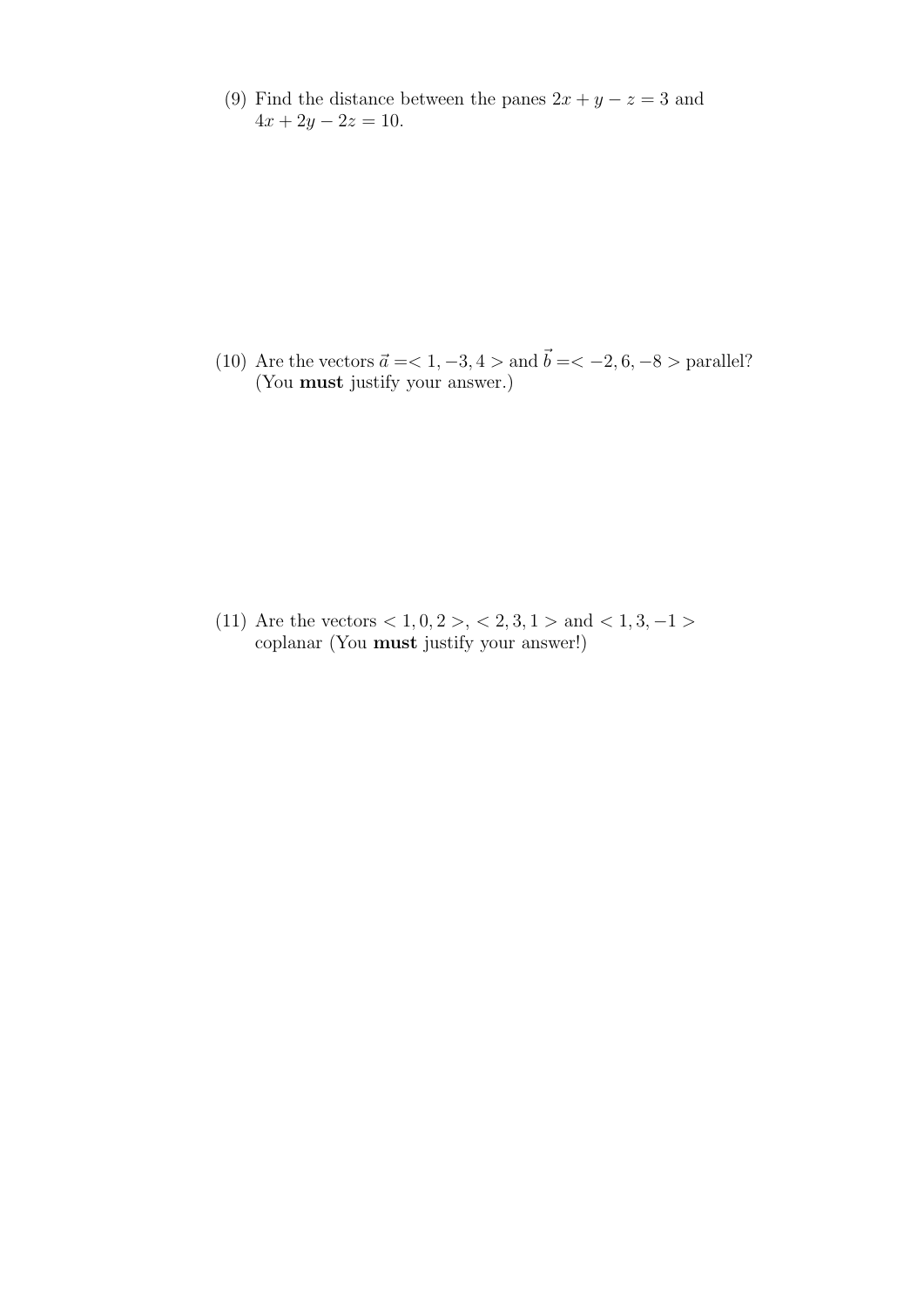## Part II

(1) [15 points] Find the intersection of the planes  $-x+2y-z=2$ and  $2x + y - 3z = 4$ .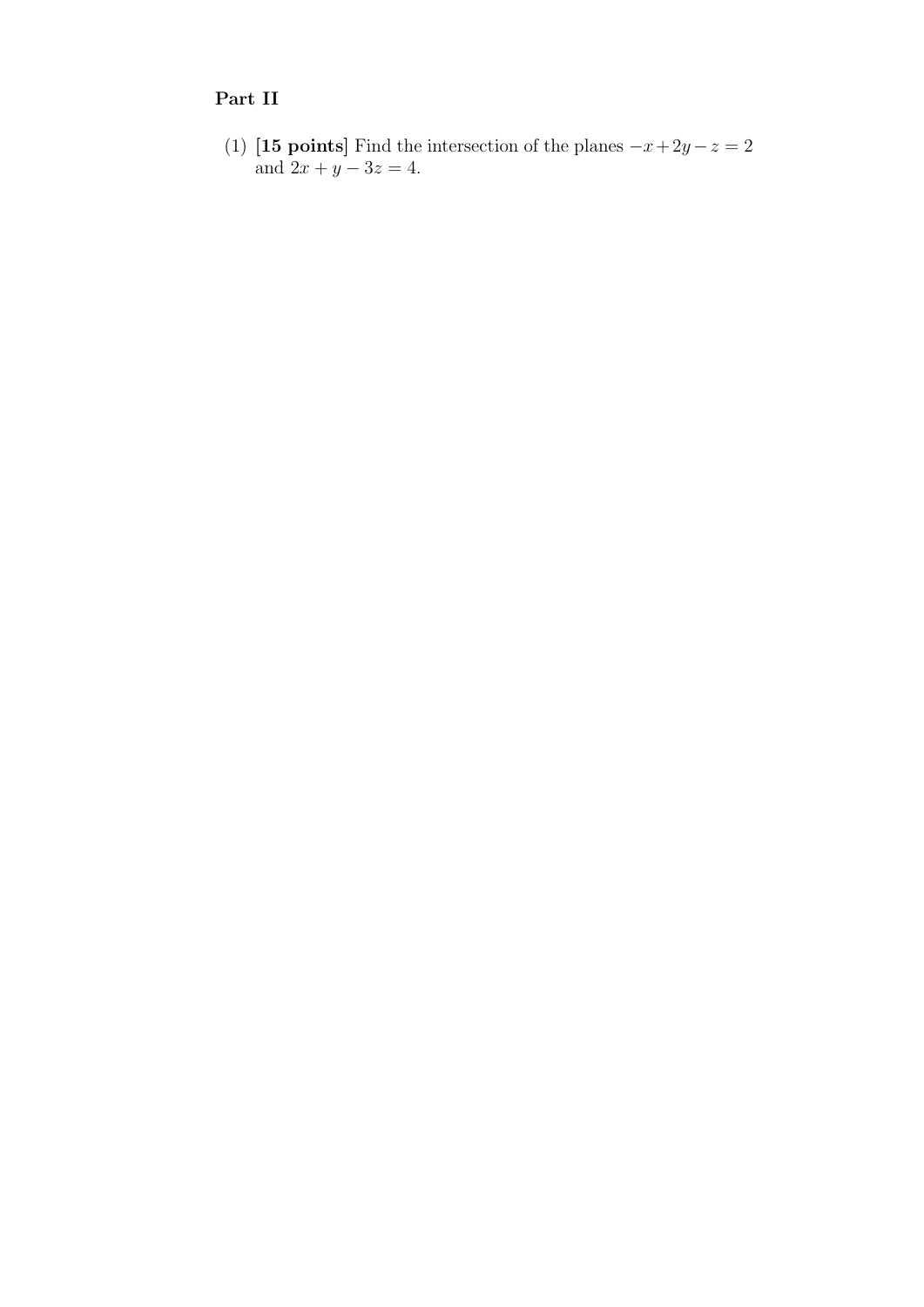(2) [20 points] Given the lines:

$$
\ell_1 = \begin{cases} x = 1 + 2t \\ y = 1 - t \\ z = 2 + t \end{cases} \text{ and } \ell_2 = \begin{cases} x = -1 + t \\ y = 2 + 3t \\ z = -1 - 2t \end{cases}
$$

determine if they are skew or not. If they are skew, find their distance. If not, find the point of intersection.